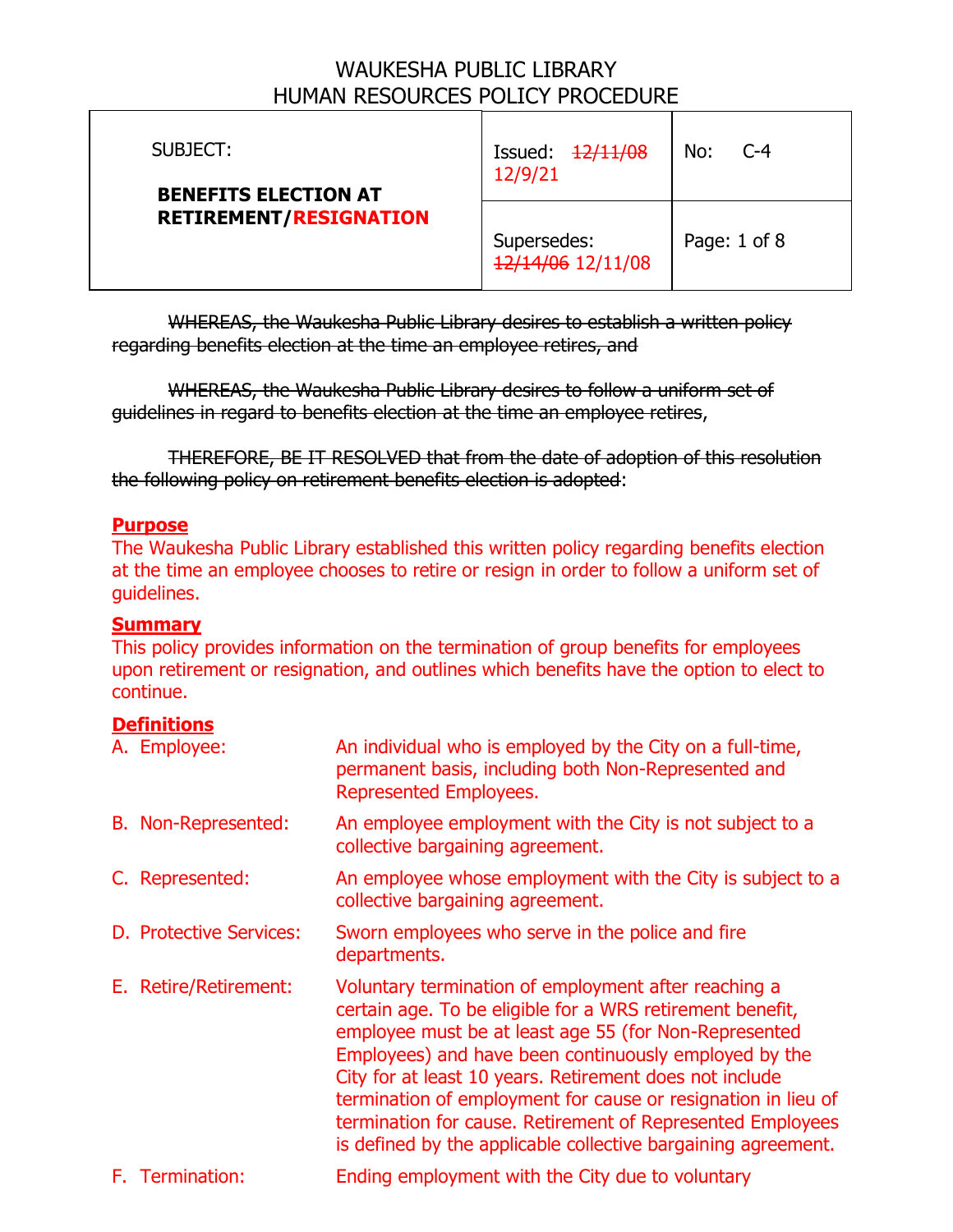| SUBJECT:<br><b>BENEFITS ELECTION AT</b><br><b>RETIREMENT/RESIGNATION</b> | Issued: $\frac{12}{1100}$<br>12/9/21 | No:<br>$C-4$ |
|--------------------------------------------------------------------------|--------------------------------------|--------------|
|                                                                          | Supersedes:<br>12/14/06 12/11/08     | Page: 2 of 8 |
| resignation, layoff, or or job elimination. This does not                |                                      |              |

resignation, layoff, or or job elimination. This does not include resignation in lieu of termination or termination for cause.

- G. Dependent: An employee's legal spouse and/or children up to the age of 26.
- H. Open Enrollment: The annual time period designated by the Human Resources Department, generally commencing in November, during which employees may enroll in, change, or cancel their benefits for the upcoming plan year.
- I. Qualifying Event: A life event that may allow changes to be made to benefit elections outside of open enrollment. Qualifying events include the birth or adoption of a child, marriage, divorce, legal separation, annulment, death of a dependent, change in employment status of spouse or dependent including termination or commencement of employment, or loss of work due to a strike or lockout. Changes due to a qualifying event must be made within 30 days of the event.

### **I. GROUP HEALTH INSURANCE**:

### A. **Electing Continued Health Insurance Coverage.**

Group health insurance benefits cease on the last day of the month in which an employee's termination of employment with the City occurs. Eligible retiring employees of the Library are entitled to make an election to continue group health insurance coverage/Medicare supplement, single or family, at the retirees' cost at the group rate premiums.

This coverage will continue until the first of the following events occurs:

- 1. The Non-represented retiree becomes eligible for similar group coverage elsewhere, or is accepted into a non-city sponsored program of health insurance coverage.
- 2. The Non-represented retiree fails to make a monthly payment.

All eligible retirees will be offered this option at the time of retirement.

In the case of a retired employee with family coverage, (spouse and/or children), and the employee dies, the dependent(s) is/are eligible to elect continued coverage for themselves at their cost, at the applicable group rate under the federal guidelines of COBRA (Consolidated Omnibus Budget Reconciliation Act).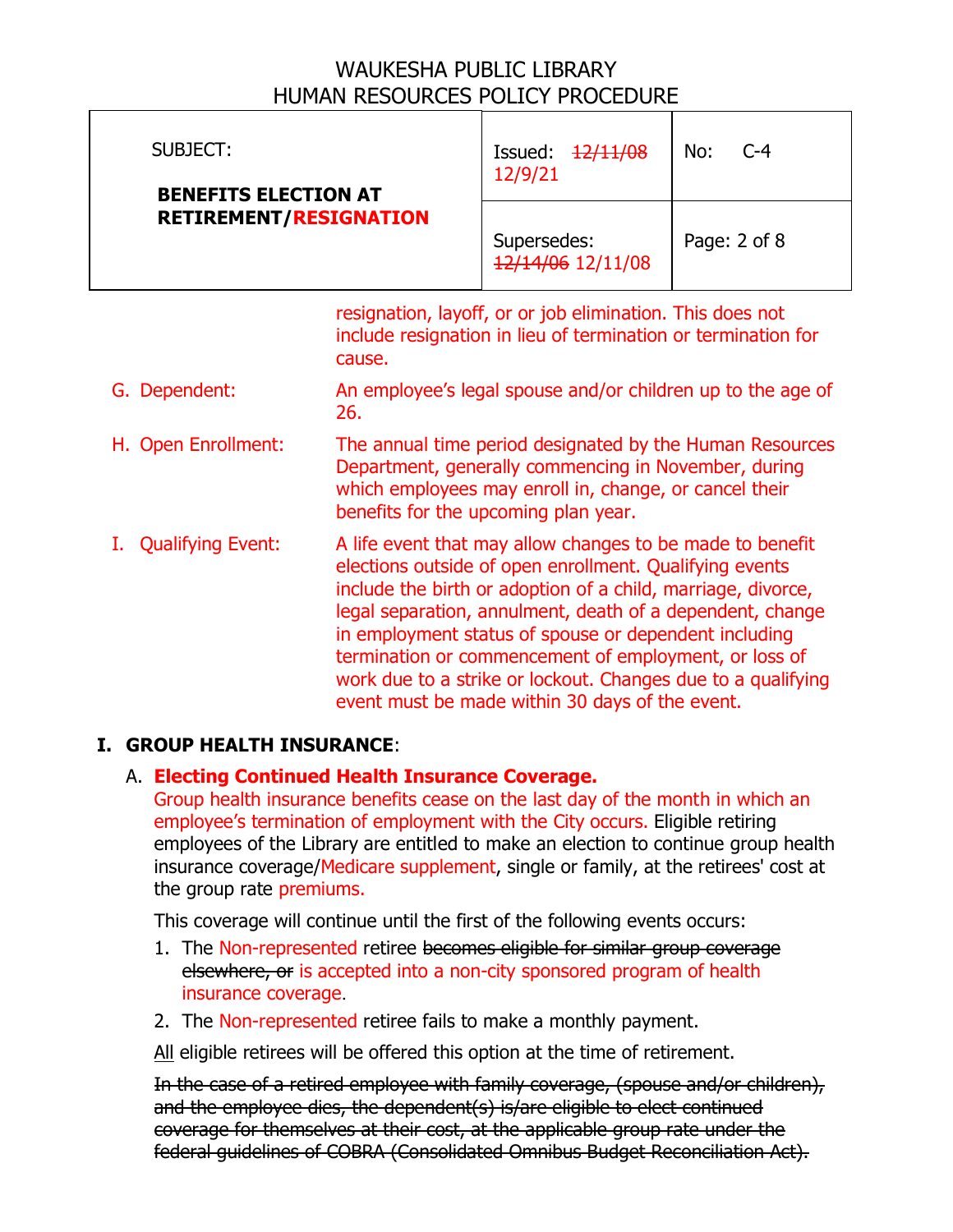| SUBJECT:<br><b>BENEFITS ELECTION AT</b><br><b>RETIREMENT/RESIGNATION</b> | Issued: $\frac{12}{11}$ /08<br>12/9/21 | No:<br>$C-4$     |
|--------------------------------------------------------------------------|----------------------------------------|------------------|
|                                                                          | Supersedes:<br>12/14/06 12/11/08       | Page: $3$ of $8$ |

Retirees who choose to decline group health coverage/Medicare supplement at the time of retirement will not be eligible for such coverage thereafter.

Employees who terminate their employment with the Library for reasons other than Retirement or the terms and conditions in an applicable collective bargaining agreement are not eligible to continue health insurance coverage.

#### B. **Conversion of Sick Leave at Retirement**

Non-Represented Employees

#### Conversion of Sick Leave at Termination of Employment

a) General Employees: Upon termination of employment, a permanent employee who has reached the age of 59 ½ years, with at least ten (10) years of continuous service, shall be eligible to have the employee's accumulated unused sick leave converted to a dollar value for the purpose of funding continued participation in the City's health care plan The conversion formula shall be the last full year's base wage, including longevity pay, divided by two thousand eighty (2,080) hours, multiplied by the number of hours of accumulated unused sick leave.

All other permanent employees, upon termination of employment, shall be eligible to have the one half of the employee's accumulated unused sick leave converted to a dollar value for the purpose of funding continued participation in the City's health care plan. The conversion formula shall be the last years' base wage, including longevity pay, divided by two thousand eighty (2080) hours, multiplied by the number of hours of accumulated unused sick leave divided by two (2).

For purposes of this section, "termination" means leaving employment with the Library due to retirement, voluntary resignation, or layoff. Such termination shall not include resignation in lieu of termination of cause, or termination for cause.

Such premium contributions by the City shall continue thereafter unless any of the following events are applicable to the employee:

- The primary insured dies, or
- The primary insured is accepted into a substantially similar program of health insurance coverage of another employer.

Upon the death of an active employee with ten (10) or more years of seniority, his or her estate shall be paid the amount of one hundred percent (100%) of his or her accumulated unused sick leave.

1. Upon Retirement, employees may elect to have that employee's accumulated unused sick leave converted to a dollar value for the purpose of funding continued participation in the City's group health insurance or the City's group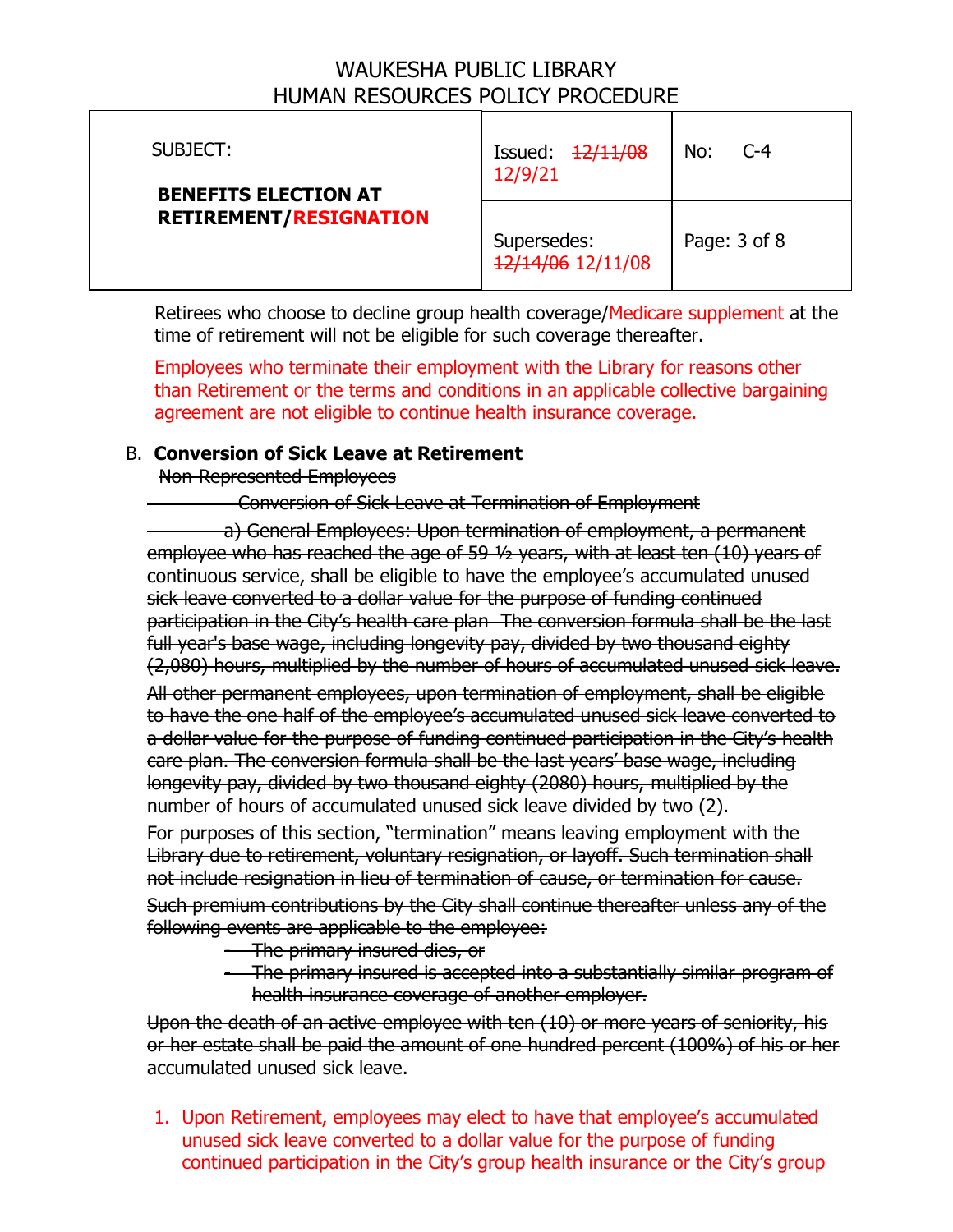| SUBJECT:<br><b>BENEFITS ELECTION AT</b><br><b>RETIREMENT/RESIGNATION</b> | Issued: $\frac{12}{11}$ /08<br>12/9/21 | No:<br>$C-4$     |
|--------------------------------------------------------------------------|----------------------------------------|------------------|
|                                                                          | Supersedes:<br>12/14/06 12/11/08       | Page: $4$ of $8$ |

Medicare supplement of which the Retired employee is the primary beneficiary. The conversion formula shall be the employee's last full year's base wage, including longevity pay, divided by 2080 hours, and multiplied by the number of hours of accumulated unused sick leave. The resulting amount shall then be applied to the employee's monthly premiums. After the converted sick leave is exhausted, Retired employees can continue group health insurance or group Medicare supplement pursuant to the terms of section I. A, above. Application of unused accumulated sick leave shall continue until the earlier of the following occurs:

(a) The Retired employee dies.

(b) The Retired employee becomes covered by a non-City sponsored health insurance plan or Medicare supplement.

(c) The Retired employee's coverage under a City group policy ends for any other reason.

(d) Employees terminating employment for any reasons other than Retirement are not eligible for sick-leave conversion, and all unused, accumulated sick leave is forfeited on Termination.

2. Appointed to Elected Position Sick Leave Accrual Conversion Appointed employees Employees in an appointed position who have ten (10) or more years of continuous service as appointed employees and are subsequently elected to a City office, are eligible upon retirement to continue in the City group health insurance program and to convert all sick leave hours which were accumulated during the time they were an appointed employee (See Policy C-3). No sick leave shall accrue during an elected term of office.

The spouse and/or dependent children of a primary insured whose death is the result of a job-related injury, illness or a disease, shall be provided at City expense continued group health program coverage for a period of twelve (12) months next following the primary insured's death.

Upon the end of the twelve (12) month period, the spouse and dependent children shall be permitted to continue within the group health plan at the expense of the spouse and dependent children for an additional thirty-six (36) months, provided the monthly premium is paid in advance to the City. (Section moved to C. below)

### C. **Adding or Removing Dependents from Coverage After Retirement**.

Retirees are able to add an eligible spouse or dependent to their health insurance coverage until December 31, 2022 under one of the following circumstances: Dependents may be added to continued health insurance coverage pursuant to the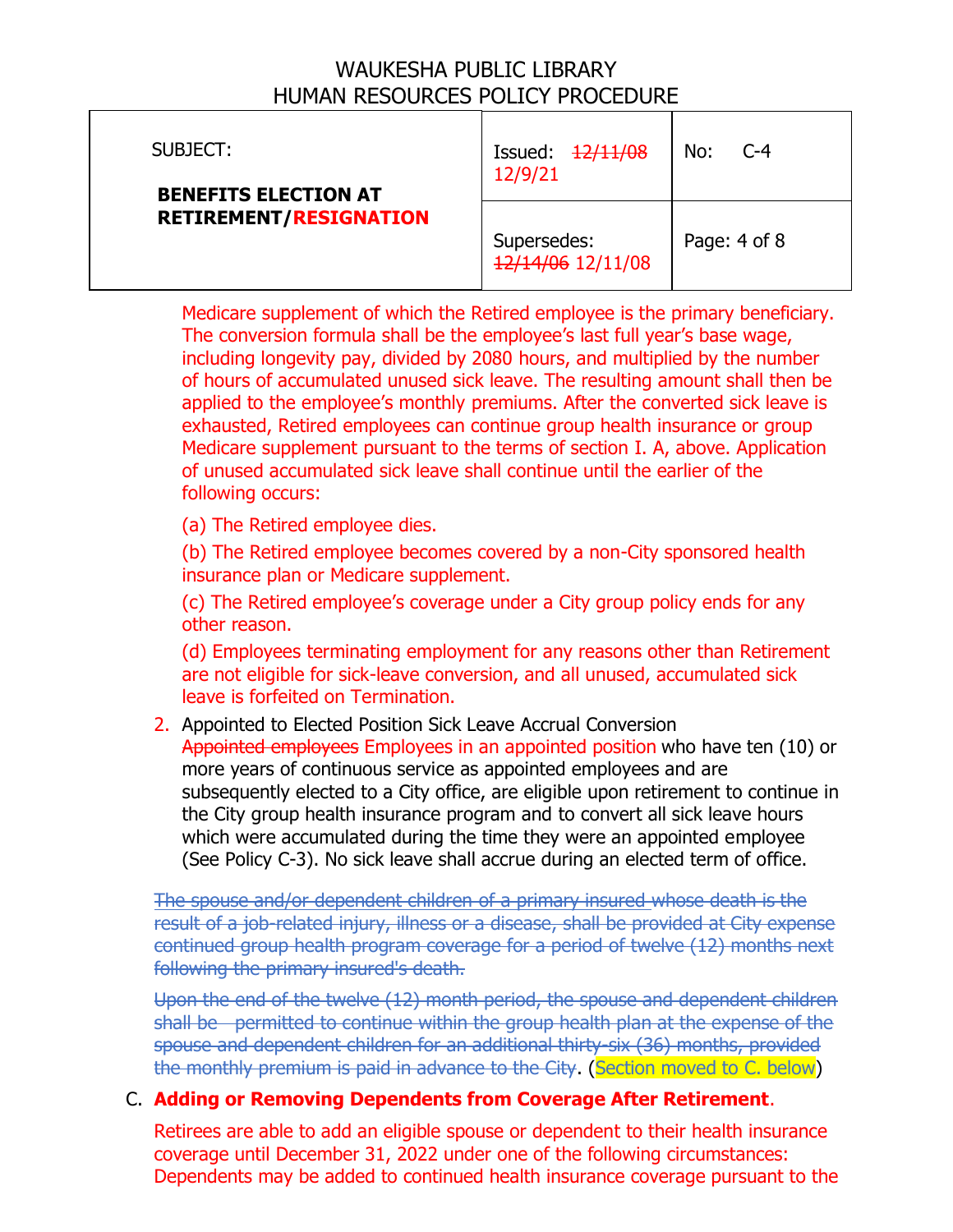| SUBJECT:<br><b>BENEFITS ELECTION AT</b><br><b>RETIREMENT/RESIGNATION</b> | Issued: $\frac{12}{1100}$<br>12/9/21 | No:<br>$C-4$ |
|--------------------------------------------------------------------------|--------------------------------------|--------------|
|                                                                          | Supersedes:<br>12/14/06 12/11/08     | Page: 5 of 8 |

above, during Open Enrollment or upon the occurrence of a Qualifying Event, until December 31, 2022. As of January 1, 2023, Dependents may no longer be added to continued health insurance plans under any circumstances.

- 1. To add or remove Dependents on the occurrence of a Qualifying Event, the Retired employee must contact the Human Resources Department within 30 days of the Qualifying Event to obtain the required paperwork and verification forms that are needed to process qualifying events. Medical bills not covered by the City's group health plan after a qualifying event takes place due to failing to notify Human Resources in a timely manner will be the retiree's responsibility.
- 2. To add or remove Dependents during Open Enrollment, the Retired employee must contact the Human Resources Department for enrollment forms and submit all required information during the Open Enrollment period. Coverage for added Dependents will begin on the January 1 subsequent to that Open Enrollment period, and coverage for removed Dependents will end on the December 31 subsequent to that Open Enrollment period.

### D. Dependent Coverage in the Event of Death of Retiree

- 1. In the event of the death of a Retired employee with Dependents covered under continued health insurance coverage, the Dependents may elect continued coverage for themselves at their expense at the applicable group rate, under the guidelines of the federal COBRA law.
- 2. The spouse and/or Dependent children of a primary insured Retired employee whose death is a result of a job-related injury, illness or disease shall be provided at City expense continued coverage for a period of 12 months following the Retired employee's death, at the City's expense. Upon the end of the 12-month period, the Dependents may elect to continue group health insurance coverage for an additional 36 months, at the Dependents' expense, provided the monthly premium is paid in advance to the City.

### **II. GROUP LIFE INSURANCE**

An employee who retires with twenty (20) years of continuous service will retire with his/her life group policy as per the "Wisconsin Public Employers Groups Life Insurance Program."

- A. Group life insurance coverage ends on the last day of the month in which an employee's termination of employment with the City occurs.
- B. Employees may continue their group life insurance after terminating employment, provided they meet the following requirements: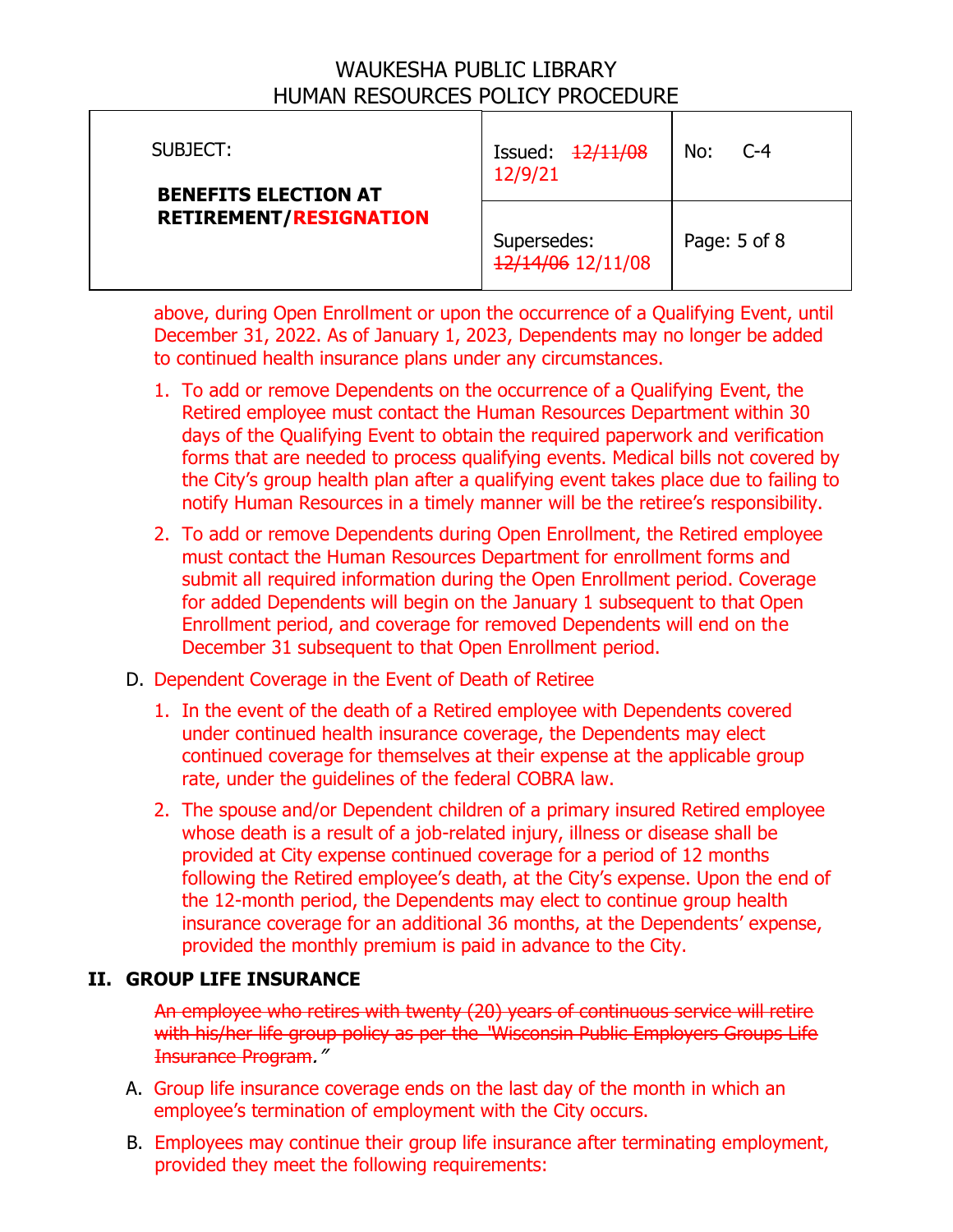| SUBJECT:<br><b>BENEFITS ELECTION AT</b><br><b>RETIREMENT/RESIGNATION</b> | Issued: $\frac{12}{11}$ /08<br>12/9/21 | No:<br>$C-4$     |
|--------------------------------------------------------------------------|----------------------------------------|------------------|
|                                                                          | Supersedes:<br>12/14/06 12/11/08       | Page: $6$ of $8$ |

- 1. WRS coverage began before January 1, 1990, or they have been covered by the group life insurance plan in five calendar years beginning January 1, 1990; and
- 2. Employee qualifies under one of the following situations:
	- a) Employee is receiving an immediate WRS annuity or meet all of the requirements for receiving an immediate WRS annuity except the filing of an application; or
	- b) The sum of the years of creditable service in the WRS on January 1, 1990 plus years of group life insurance coverage after 1989 equals 20 years; or
	- c) Employee has 20 years of service on payroll with their last employer.
- C. If you begin a WRS annuity within 31 days after your coverage terminates, your insurance will continue automatically. Premiums will be deducted from your annuity. If you do not begin an annuity, a Continuation Application (ET-2154) must be filed with ETF within 31 days of the date coverage terminates. Securian Financial will bill you directly for the premiums. If you want to cancel this basic coverage upon retirement, you must contact Human Resources.

### **III. DENTAL INSURANCE**

A. Group dental insurance benefits cease on the last day of the month in which an employee's termination of employment with the City occurs, unless continued as described below.

Employees and their dependents are eligible for dental insurance coverage upon retirement under the federal guidelines of COBRA (Consolidated Omnibus Budget Reconciliation Act).

The elected benefit will continue until the first of the following situations would occur:

- 1. The City of Waukesha no longer provides group dental insurance coverage to any of its employees.
- 2. Retiree or dependents' failure to pay the premium for continuation of coverage.
- 3. Retiree or dependent becomes an employee covered under another group dental plan.
- 4. The expiration of the COBRA continuation period.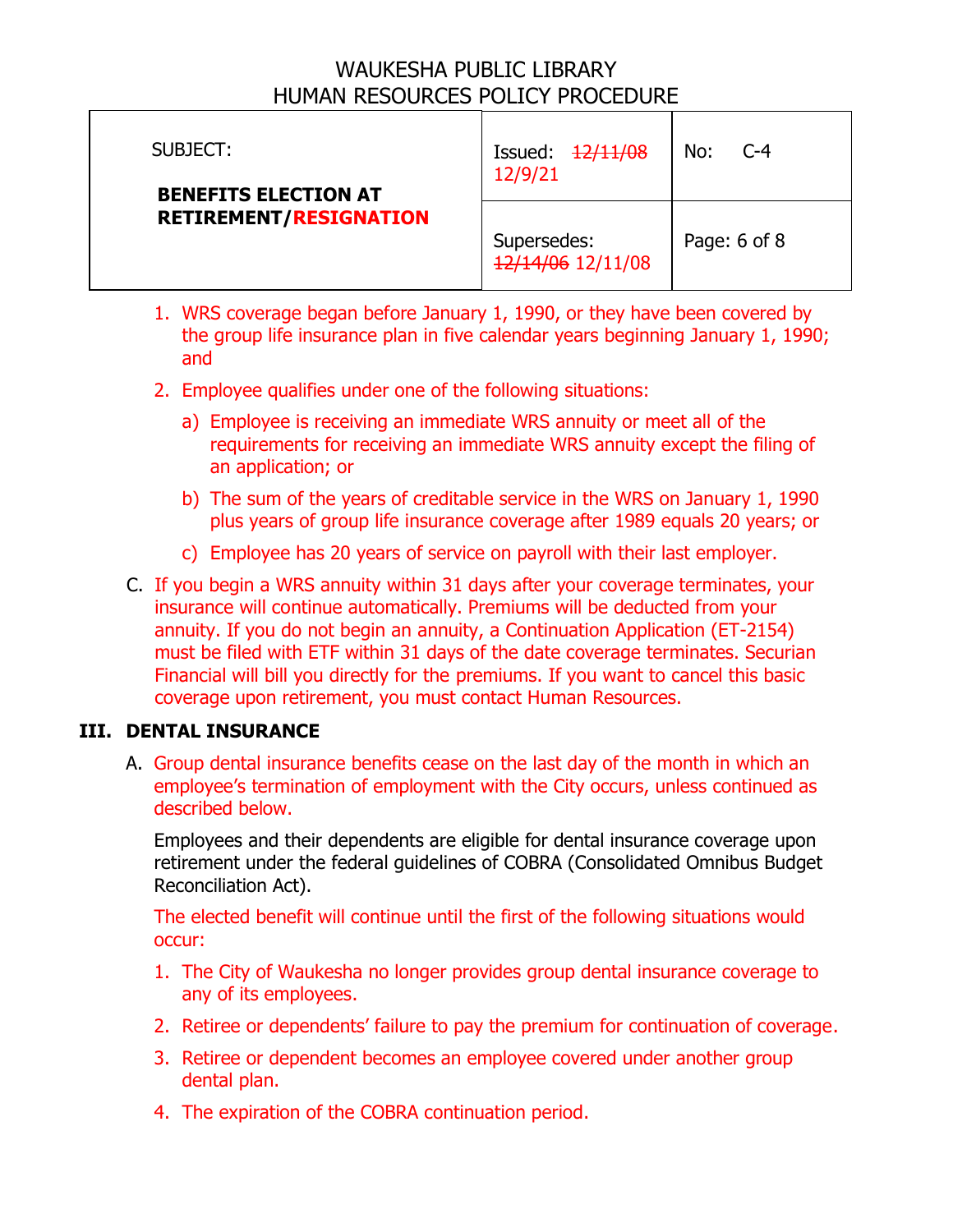| SUBJECT:<br><b>BENEFITS ELECTION AT</b><br><b>RETIREMENT/RESIGNATION</b> | Issued: $\frac{12}{11}$ + 08<br>12/9/21 | No:<br>$C-4$ |
|--------------------------------------------------------------------------|-----------------------------------------|--------------|
|                                                                          | Supersedes:<br>12/14/06 12/11/08        | Page: 7 of 8 |

### **IV. VISION INSURANCE**

- A. Group vision insurance will cease on the last day of the month in which an employee's termination of employment with the City occurs, unless continued as described below.
- B. Employees and their dependents are eligible to continue group vision insurance coverage under the federal guidelines of COBRA. The elected benefit will continue until the first of the following situations would occur:
	- a) The City of Waukesha no longer provides group vision insurance coverage to any of its employees.
	- b) Retiree or dependents' failure to pay the premium for continuation of coverage.
	- c) Retiree or dependent become an employee covered under another group vision plan.
	- d) The expiration of the COBRA continuation period.

### **V. PENSION**

A. Human Resources will notify the Wisconsin Retirement System of an employee's retirement date. Retirees must contact the Wisconsin Retirement System for information regarding their pension.

### **VI. NOTICE OF RESIGNATION/RETIREMENT**

A. If an employee chooses to voluntarily end their employment with the City, the employee should submit documentation to their direct supervisor or department head affirming their decision to resign or retire, as well as their intended last date of employment. Upon receipt of the documentation, Human Resources will provide the employee with a letter outlining their specific options regarding group benefits and any payout information, if applicable.

### **VII. ADDITIONAL BENEFITS**

- A. Deferred Compensation: Employees enrolled in a City sponsored deferred compensation plan will have their last contribution processed on their final paycheck. Terminated employees should contact their plan or financial advisor directly with any questions regarding their account.
- B. Disability Benefits: Long-Term and Short-Term Disability coverage will terminate on employee's last date of employment.